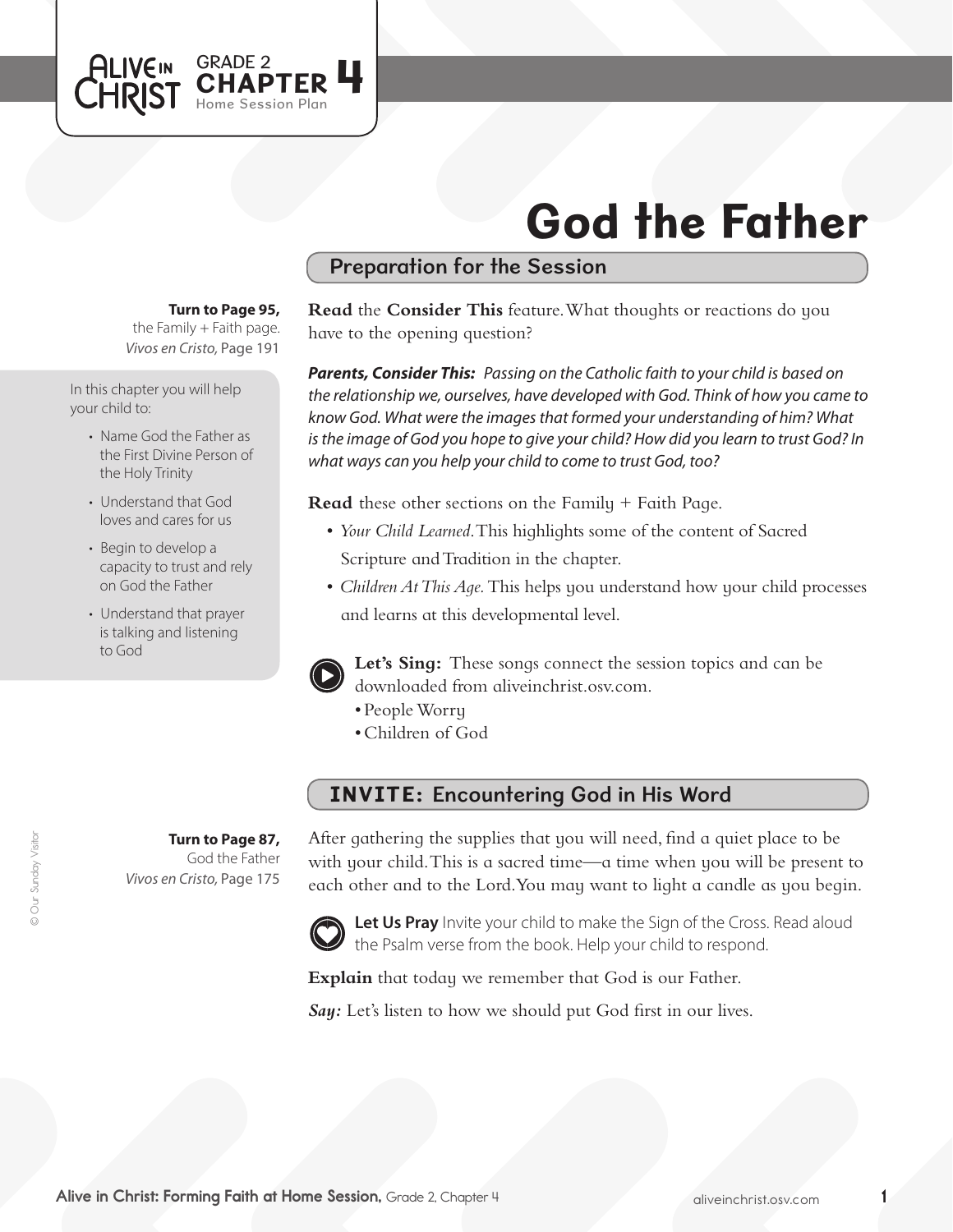**Guide** your child through the Preparing for God's Word Ritual you learned in the Introduction Session or play Track 1 of the Songs of Scripture CD.

- Proclaim God's Word in the Parchment Paper box on the page.
- Maintain several moments of silence.
- Ask: What did you hear God say to you today?

**Invite** your child to respond and also share what you heard.

Now, look at the *What Do You Wonder?* box.

*Say:* God our Father knows what we need. If we trust in God, we do not need to worry.We learn to trust God as we trust those who care for us in our everyday life.

**Share** a story of a time you trusted God and how he provided for you.

**Invite** your child to respond to the questions. Prompt what they wonder about God's life and love and how he shares them with us.

## DISCOVER: Learning God's Truth

**Turn to Page 88,**

Care for God's Children *Vivos en Cristo,* Page 177 **Read** the first sentence.

**Ask** your child to find and read the word **Saint**, and then move to the Catholic Faith Words box. Ask your child to read the definition there of a Saint. Tell your child you are going to read a story about a Saint who acted like a loving father to children who had no parents to care for them.

**Read** the story of Saint John Bosco. Ask your child the question at the end of the story. Discuss what made Father John's home a place of protection and care for the children who lived there.

**Ask** your child "What makes you feel safe and loved?" Conclude by saying,"A safe and loving home is what God wants for all of his children."

**Review** the word **Saint** and ask your child to tell you how Saint John Bosco showed the love of God.

**Turn to Page 89,**  God the Father *Vivos en Cristo,* Page 179

**Read** this section. Ask your child to name a few ways a parent shows love to a child. Ask your child to name one or two specific ways you show love and care in your family. (baking a favorite cookie recipe, playing a special game, an affectionate name you call your child)

**Move** to the Catholic Faith Words box on the previous page. Ask your child to read the definition of **God the Father**.

**Turn to Page 90,**  The Father's Love *Vivos en Cristo,* Page 181

**Ask** your child to describe their image of God the Father.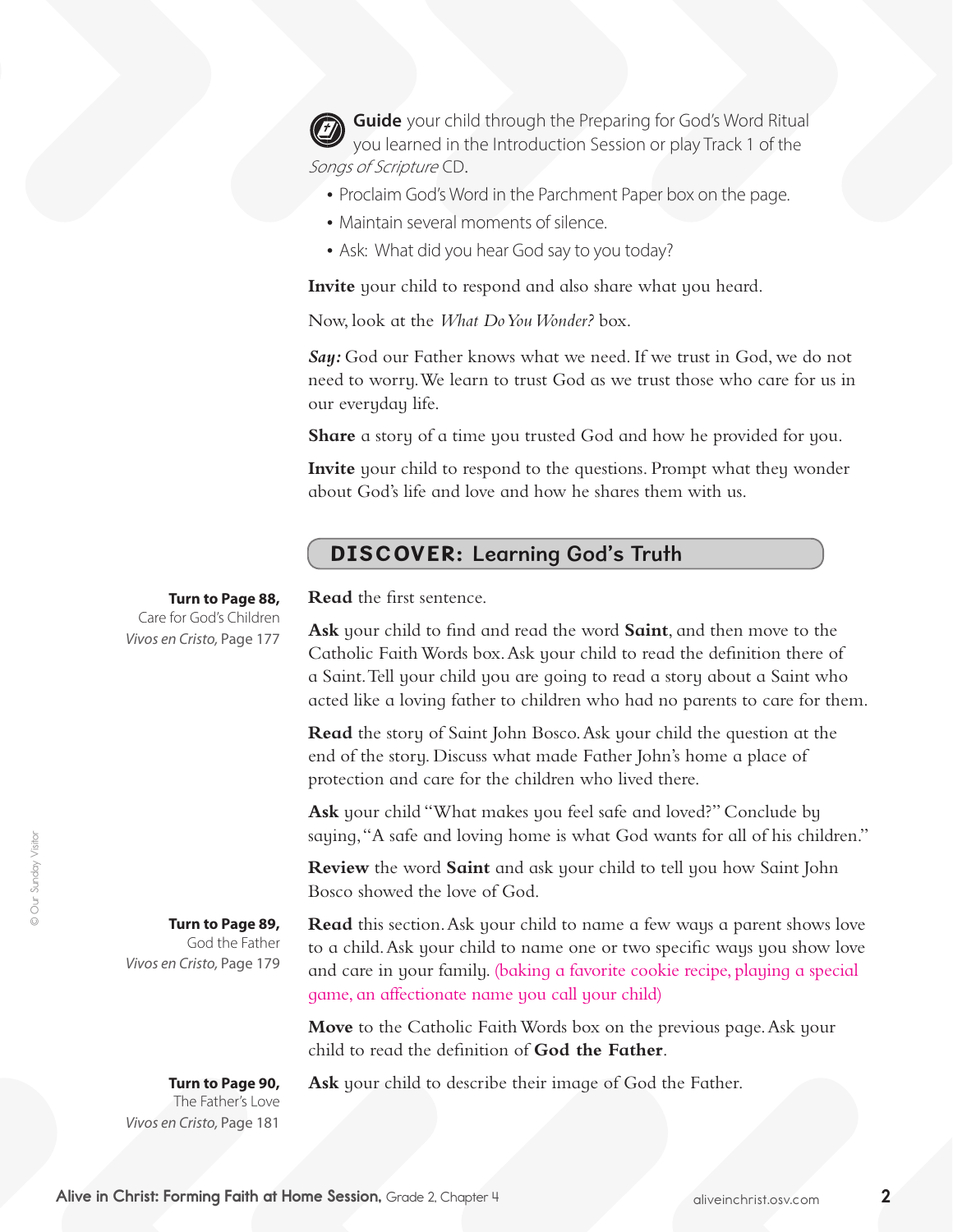**Read** the question,"What does it mean to trust in God?"Then read the introductory paragraph.

Take a piece of paper and fold it in half. On the top of one-half, write the word "Needs." At the top of the other half write the word, "Wants." Together, list some things that your child identifies as things we *need* under that heading, such as air, food, shelter, hugs from parents, friends, and/or books for school. Under the heading "Wants," list some things your child describes as *wants*, such as video games, a fancy bike, to be first in line, and/or ice cream. After completing the activity, discuss how your child knew what belonged on each list.

**Share** with your child that God takes care of us by providing for our needs. God provides for many of our needs through the love of other people, especially people in our family.



**Proclaim** the Scripture.

**Ask** your child to share some ways parents show care for children. Ask your child some ways a child can show care for others.

**Remind** your child that God's care often comes through the care we receive from loved ones.

**Turn to Page 91,**

Turn to God in Prayer *Vivos en Cristo,* Page 183

**Have** your child read aloud the first paragraph. Ask him or her to find the word **prayer** in the Catholic FaithWords box.Ask your child to read the definition of **prayer**.

**Read** the second paragraph. Have your child find the word **trust** in the second paragraph. Move to the Catholic Faith Word box and have him or her read the definition there.

**Read** the directions for the Connect Your Faith activity. Have your child complete the activity.

*Parents, Consider This: Prayer is a learned practice. There are prayers we memorize. We call this rote prayer. This form of prayer helps us to focus our mind and heart on God. Memorized prayers are a valuable part of the Catholic Tradition. We usually memorize prayers in childhood. Once we learn them and say them regularly, they become a valuable part of our spiritual life. Saying prayers we*